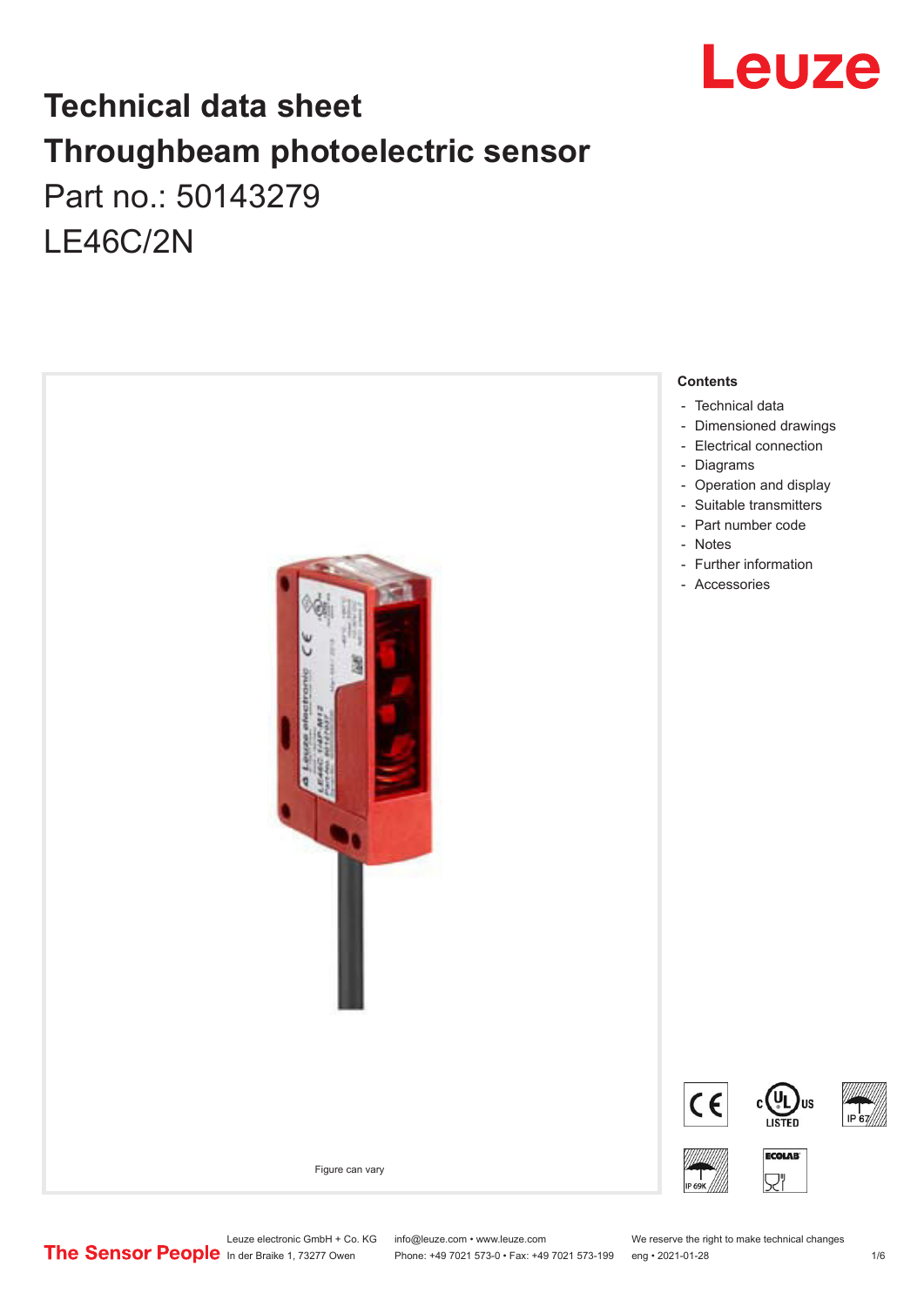# <span id="page-1-0"></span>**Technical data**

# Leuze

#### **Basic data**

**Series** 46C **Operating principle** Throughbeam principle **Device type** Receiver

#### **Optical data**

**Operating range** 0.5 ... 120 m **Operating range limit** Typical operating range **Operating range limit** 0 ... 150 m

# **Operating range** Guaranteed operating range

Short circuit protected Transient protection

#### **Electrical data**

**Protective circuit** Polarity reversal protection

| Performance data              |                                     |
|-------------------------------|-------------------------------------|
| Supply voltage U <sub>n</sub> | 10  30 V, DC, Incl. residual ripple |
| Residual ripple               | $015\%$ , From $U_{p}$              |
| Open-circuit current          | $020$ mA                            |

#### **Outputs**

**Number of digital switching outputs** 2 Piece(s)

| <b>Switching outputs</b>   |                           |  |
|----------------------------|---------------------------|--|
| Voltage type               | DC                        |  |
| Switching current, max.    | 100 mA                    |  |
| <b>Switching voltage</b>   | high: ≥( $U_{\rm R}$ -2V) |  |
|                            | $1$ nw: $\leq$ 2V         |  |
|                            |                           |  |
| <b>Switching output 1</b>  |                           |  |
| <b>Switching element</b>   | <b>Transistor, NPN</b>    |  |
| <b>Switching principle</b> | Light switching           |  |
|                            |                           |  |
| <b>Switching output 2</b>  |                           |  |
| <b>Switching element</b>   | Transistor, NPN           |  |
| <b>Switching principle</b> | Dark switching            |  |
|                            |                           |  |
| ina                        |                           |  |

#### **Timing**

| Switching frequency | 500 Hz        |
|---------------------|---------------|
| Response time       | 1 $\text{ms}$ |
| Readiness delay     | 300 ms        |

#### **Connection**

| <b>Connection 1</b>       |                       |
|---------------------------|-----------------------|
| <b>Function</b>           | Signal OUT            |
|                           | Voltage supply        |
| <b>Type of connection</b> | Cable                 |
| Cable length              | 2,000 mm              |
| <b>Sheathing material</b> | <b>PUR</b>            |
| Cable color               | <b>Black</b>          |
| Number of conductors      | 4-wire                |
| Wire cross section        | $0.2$ mm <sup>2</sup> |
|                           |                       |

| <b>Mechanical data</b>            |                              |
|-----------------------------------|------------------------------|
| Dimension (W x H x L)             | 20.5 mm x 76.3 mm x 44 mm    |
| <b>Housing material</b>           | Plastic                      |
| <b>Plastic housing</b>            | PC-PRT                       |
| Lens cover material               | Plastic / PMMA               |
| Net weight                        | 100q                         |
| <b>Housing color</b>              | Red                          |
| <b>Type of fastening</b>          | Through-hole mounting        |
|                                   | Via optional mounting device |
| <b>Compatibility of materials</b> | <b>ECOLAB</b>                |
| <b>Operation and display</b>      |                              |
| Type of display                   | LED                          |
| <b>Number of LEDs</b>             | 3 Piece(s)                   |
|                                   |                              |
| <b>Environmental data</b>         |                              |
| Ambient temperature, operation    | $-4060 °C$                   |
| Ambient temperature, storage      | $-40$ 70 °C                  |
| <b>Certifications</b>             |                              |
| Degree of protection              | IP 67                        |
|                                   | <b>IP 69K</b>                |
| <b>Protection class</b>           | Ш                            |
| <b>Certifications</b>             | c UL US                      |
| <b>Standards applied</b>          | IEC 60947-5-2                |
| <b>Classification</b>             |                              |
| <b>Customs tariff number</b>      | 85365019                     |
| eCl@ss $5.1.4$                    | 27270901                     |
| eCl@ss 8.0                        | 27270901                     |
| eCl@ss 9.0                        | 27270901                     |
| eCl@ss 10.0                       | 27270901                     |
| eCl@ss 11.0                       | 27270901                     |
| <b>ETIM 5.0</b>                   | EC002716                     |
| <b>ETIM 6.0</b>                   | EC002716                     |
| <b>ETIM 7.0</b>                   | EC002716                     |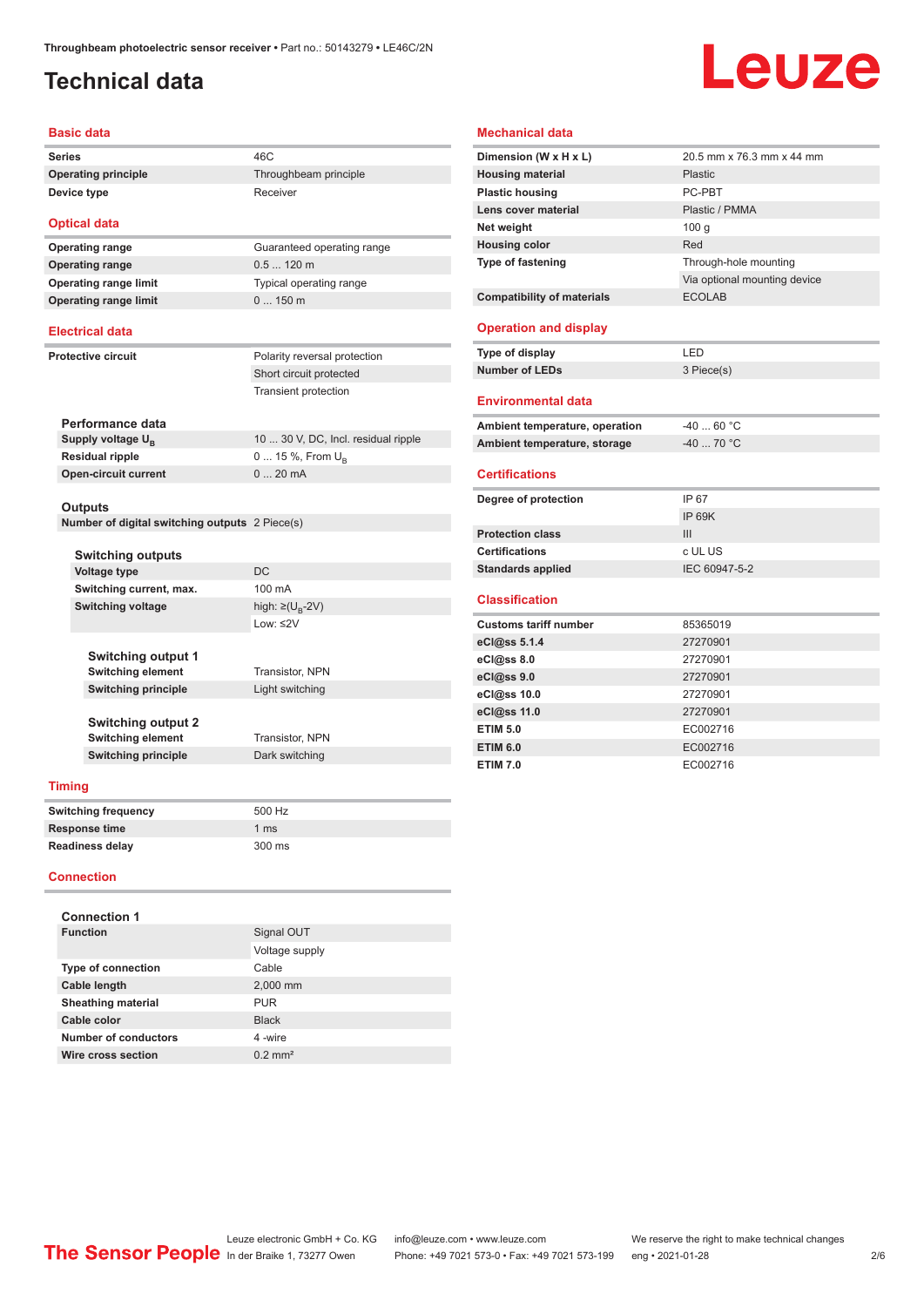## <span id="page-2-0"></span>**Dimensioned drawings**

All dimensions in millimeters



# **Electrical connection**

#### **Connection 1**

| <b>Function</b>             | Signal OUT            |
|-----------------------------|-----------------------|
|                             | Voltage supply        |
| <b>Type of connection</b>   | Cable                 |
| Cable length                | 2,000 mm              |
| <b>Sheathing material</b>   | <b>PUR</b>            |
| Cable color                 | <b>Black</b>          |
| <b>Number of conductors</b> | 4 -wire               |
| Wire cross section          | $0.2$ mm <sup>2</sup> |

#### **Conductor color Conductor assignment**

| <b>Brown</b> | $V +$            |
|--------------|------------------|
| White        | OUT <sub>2</sub> |
| <b>Blue</b>  | <b>GND</b>       |
| <b>Black</b> | OUT <sub>1</sub> |



# Leuze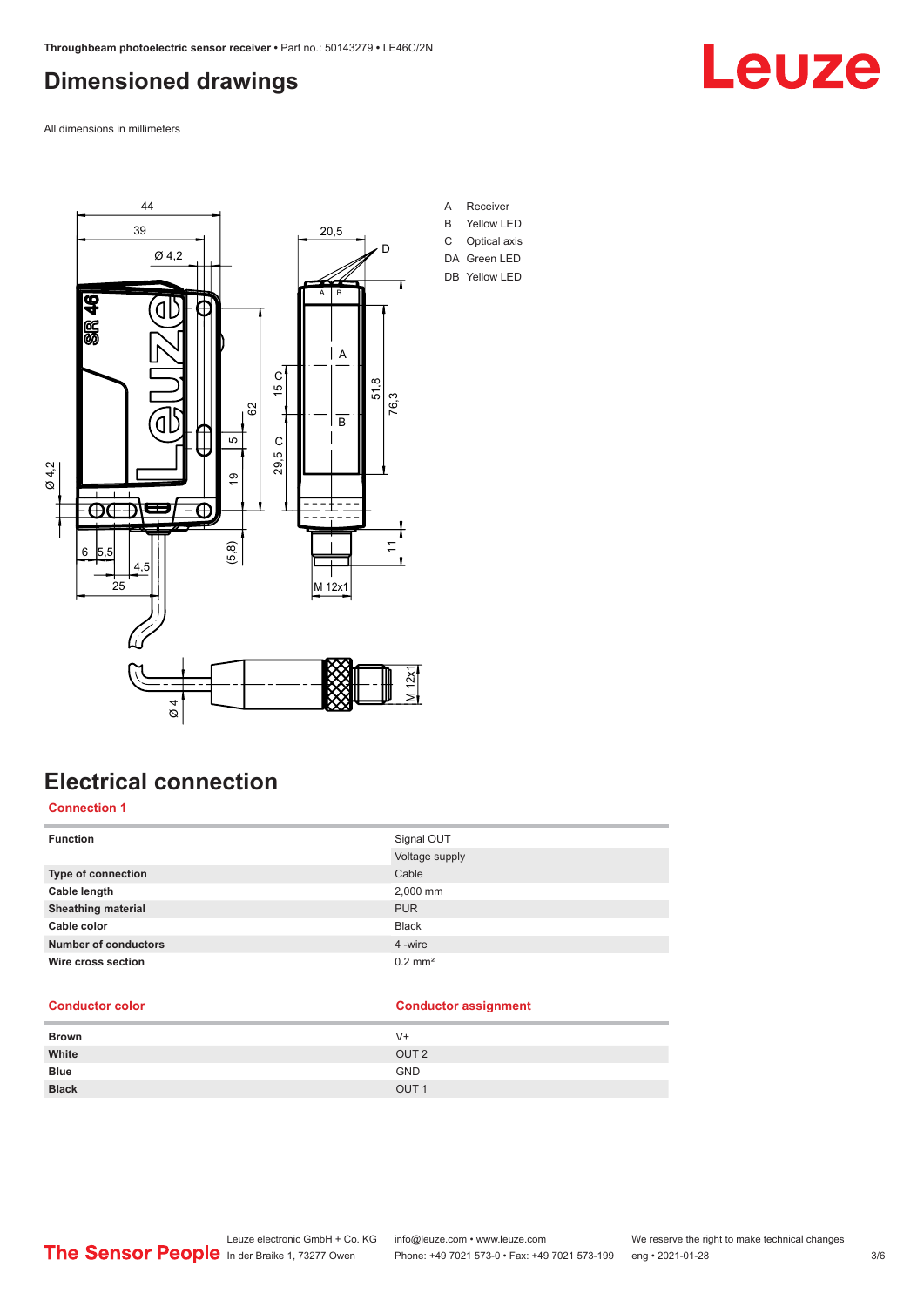## <span id="page-3-0"></span>**Diagrams**

# Leuze

Typ. response behavior



# **Operation and display**

| <b>LED</b>     | <b>Display</b>                                                 | <b>Meaning</b>                            |
|----------------|----------------------------------------------------------------|-------------------------------------------|
|                | Green, continuous light                                        | Operational readiness                     |
| $\overline{2}$ | Yellow, continuous light                                       | Light path free                           |
|                | Yellow, flashing                                               | No function reserve                       |
| 3              | Yellow, continuous light (alignment display behind lens cover) | Light path free                           |
|                | Yellow, flashing (alignment display behind lens cover)         | Light path free, minimum function reserve |

# **Suitable transmitters**

|        | Part no. | <b>Designation</b> | <b>Article</b>                                     | <b>Description</b>                                                                                                      |
|--------|----------|--------------------|----------------------------------------------------|-------------------------------------------------------------------------------------------------------------------------|
| $\Box$ | 50127043 | LS46C              | Throughbeam<br>photoelectric sensor<br>transmitter | Operating range limit: 0  150 m<br>Light source: LED, Red<br>Supply voltage: DC<br>Connection: Cable, 2,000 mm, 4 -wire |

## **Part number code**

Part designation: **AAA46C d EE-f.GG H/i J-K**

| AAA46C | Operating principle / construction<br>HT46C: diffuse reflection sensor with background suppression<br>LS46C: throughbeam photoelectric sensor transmitter<br>LE46C: throughbeam photoelectric sensor receiver<br>PRK46C: retro-reflective photoelectric sensor with polarization filter<br>RK46C: retro-reflective photoelectric sensor |
|--------|-----------------------------------------------------------------------------------------------------------------------------------------------------------------------------------------------------------------------------------------------------------------------------------------------------------------------------------------|
| d      | Light type<br>n/a: red light<br>I: infrared light                                                                                                                                                                                                                                                                                       |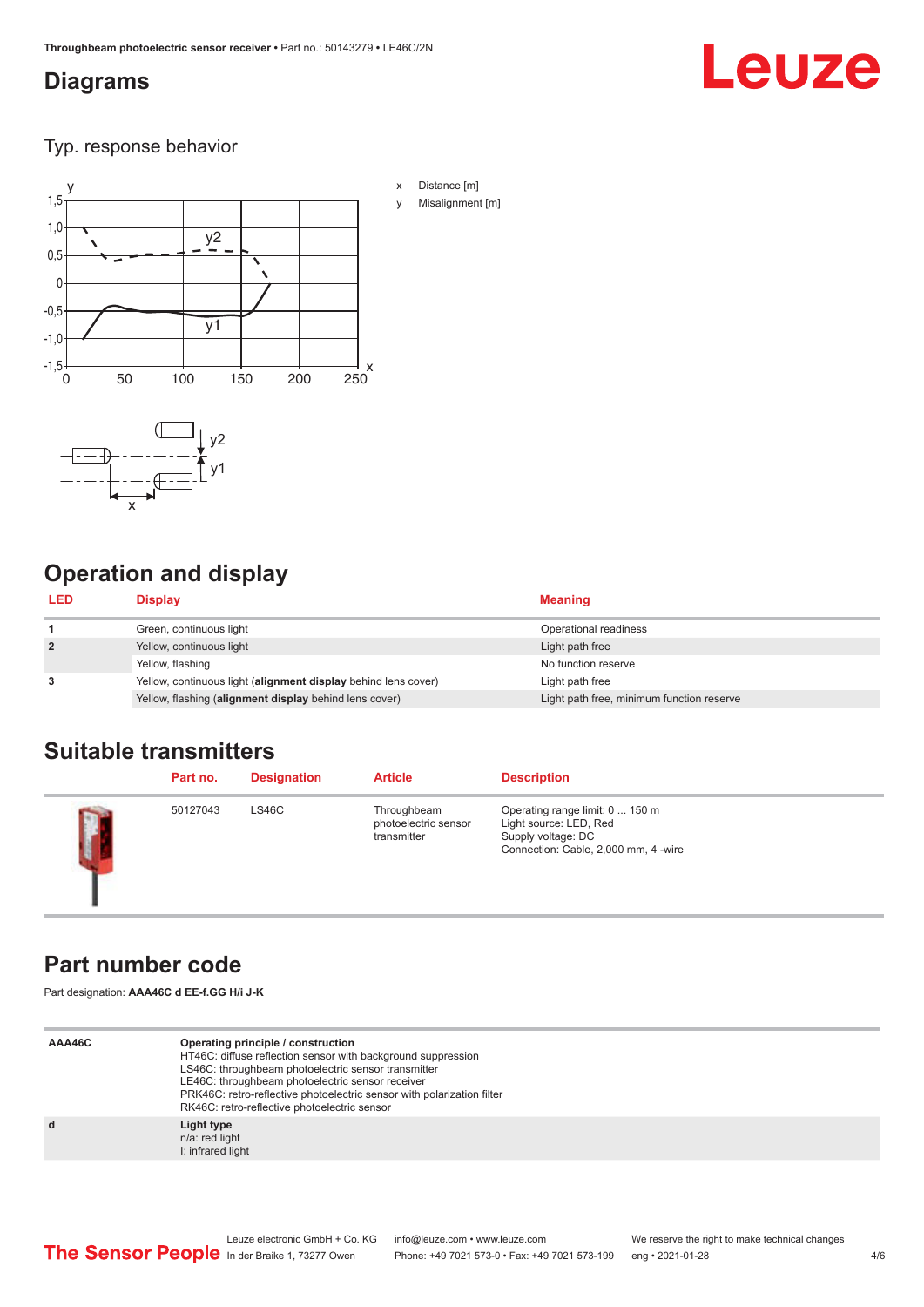#### <span id="page-4-0"></span>**Part number code**



| EE          | Light source<br>n/a: LED<br>L1: laser class 1<br>L <sub>2</sub> : laser class 2                                                                                                                                                                                                                                                                                                                                                                                                                                                                                                                                                                                                                |
|-------------|------------------------------------------------------------------------------------------------------------------------------------------------------------------------------------------------------------------------------------------------------------------------------------------------------------------------------------------------------------------------------------------------------------------------------------------------------------------------------------------------------------------------------------------------------------------------------------------------------------------------------------------------------------------------------------------------|
| f           | Preset range (optional)<br>n/a: operating range acc. to data sheet<br>xxxF: preset range [mm]                                                                                                                                                                                                                                                                                                                                                                                                                                                                                                                                                                                                  |
| GG          | Equipment<br>n/a: standard<br>1: 270° potentiometer<br>8: activation input (activation with high signal)<br>01: diffuse reflection sensor with background suppression (HT): HG tape (HighGain tape) is not detected from a distance of 900 mm with a set<br>operating range of $\leq$ 450 mm (diffuse reflection: 6%, black)<br>D: depolarizing media<br>E: diffuse reflection sensor with background suppression (HT): optimized for dusty environments<br>SL: diffuse reflection sensor with background suppression (HT): slit diaphragm 25 mm x 3 mm<br>P: throughbeam photoelectric sensor receiver (LE): edge filter for parallel operation<br>L: Light-band<br>XL: extra long light spot |
| н           | Operating range adjustment & version<br>n/a with diffuse reflection sensor with background suppression (HT): range adjustment via mechanical adjusting spindle<br>n/a with retro-reflective photoelectric sensors (PRK): operating range not adjustable<br>1: retro-reflective photoelectric sensors (PRK/RK): sensitivity adjustment via potentiometer<br>3: teach-in via button<br>P2: resolution 2 mm                                                                                                                                                                                                                                                                                       |
| i.          | Switching output/function OUT 1/IN: Pin 4 or black conductor<br>2: NPN transistor output, light switching<br>N: NPN transistor output, dark switching<br>4: PNP transistor output, light switching<br>P: PNP transistor output, dark switching<br>L: IO-Link                                                                                                                                                                                                                                                                                                                                                                                                                                   |
| J           | Switching output / function OUT 2/IN: pin 2 or white conductor<br>2: NPN transistor output, light switching<br>N: NPN transistor output, dark switching<br>4: PNP transistor output, light switching<br>P: PNP transistor output, dark switching<br>8: activation input (activation with high signal)<br>9: deactivation input (deactivation with high signal)<br>W: warning output<br>X: pin not used                                                                                                                                                                                                                                                                                         |
| κ           | <b>Electrical connection</b><br>n/a: cable, standard length 2000 mm, 4-wire<br>200-M12: cable, length 200 mm with M12 connector, 4-pin, axial (plug)<br>M12: M12 connector, 4-pin (plug)                                                                                                                                                                                                                                                                                                                                                                                                                                                                                                       |
| <b>Note</b> |                                                                                                                                                                                                                                                                                                                                                                                                                                                                                                                                                                                                                                                                                                |
|             | $\&$ A list with all available device types can be found on the Leuze website at www.leuze.com.                                                                                                                                                                                                                                                                                                                                                                                                                                                                                                                                                                                                |

## **Notes**

| <b>Observe intended use!</b>                                                          |
|---------------------------------------------------------------------------------------|
| $\%$ This product is not a safety sensor and is not intended as personnel protection. |
| § The product may only be put into operation by competent persons.                    |
| $\phi$ Only use the product in accordance with its intended use.                      |